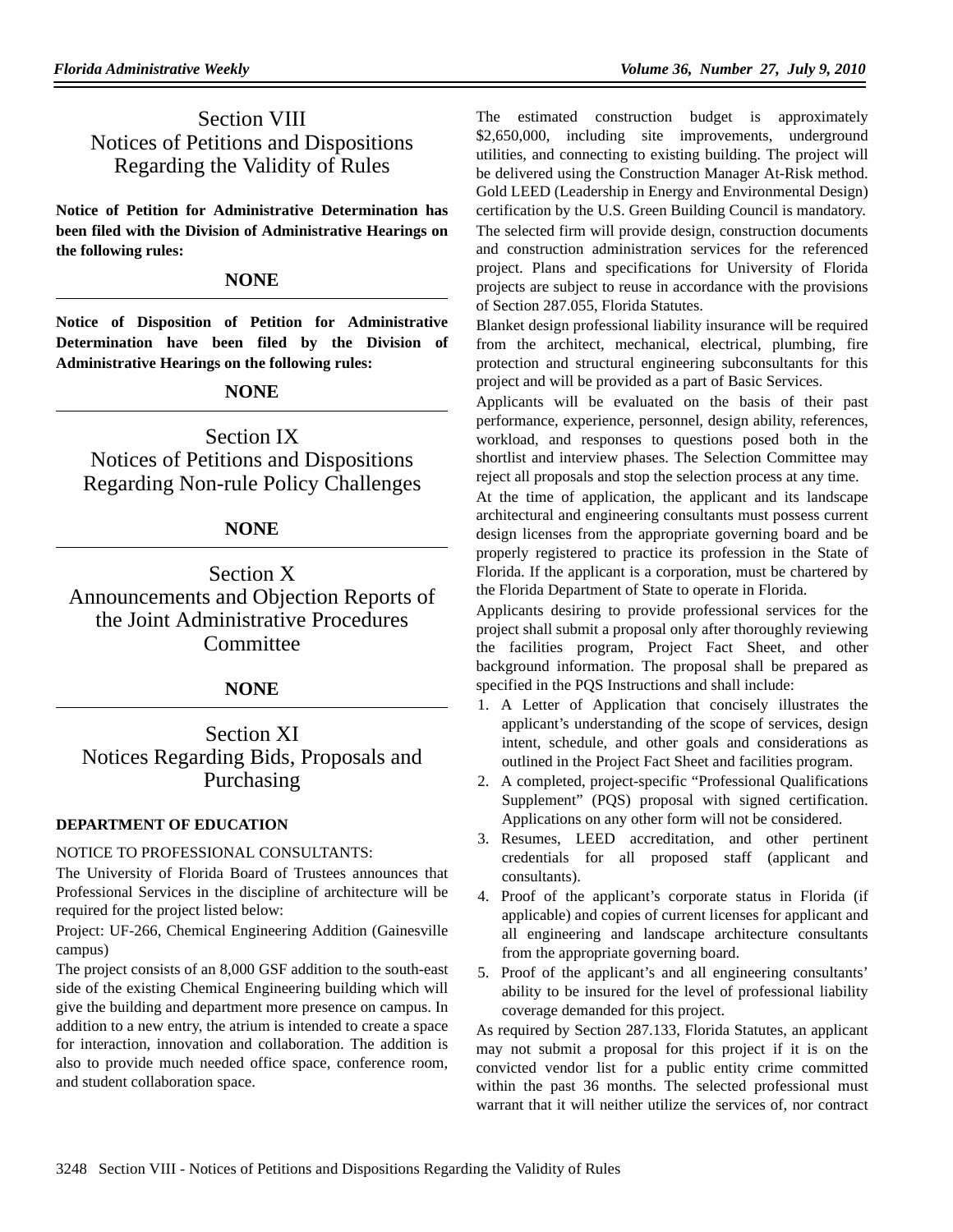with, any supplier, subcontractor, or consultant in excess of \$15,000.00 in connection with this project for a period of 36 months from the date of their being placed on the convicted vendor list.

Incomplete proposals will be disqualified. Submittal materials will not be returned.

Additional information to assist the applicant in preparing a complete proposal – including the project-specific PQS forms, instructions, Project Fact Sheet, facilities program, UF Design Services Guide, UF Design and Construction Standards, standard University of Florida Owner-Professional agreement, and other project and process information – can be found on the Facilities Planning and Construction website.

Finalists may be provided with supplemental interview requirements and criteria as needed.

Provide the number of copies prescribed in the Project Fact Sheet. Submittals must be received in the Facilities Planning and Construction office by 3:00 p.m. (Local Time), Thursday, July 29, 2010, Facsimile (FAX) submittals are not acceptable and will not be considered.

Facilities Planning and Construction 232 Stadium / P. O. Box 115050 Gainesville, FL 32611-5050 Telephone: (352)273-4000; Fax: (352)273-4034 Internet: www.facilities.ufl.edu

#### **DEPARTMENT OF COMMUNITY AFFAIRS**

NOTICE OF FUNDING AVAILABILITY FLORIDA DIVISION OF EMERGENCY MANAGEMENT CITIZEN CORPS/Community Emergency Response Team Programs

The Division of Emergency Management is providing you with notification of its intent to open the Fiscal Year 2010-2011 application cycle for competitive awards from the State Homeland Security Grant Fund Citizen Corps and Community Emergency Response Teams Programs. The applications will be available July 2, 2010, on-line at: www.floridadisaster. org/CitizenCorps. The submission deadline is August 27, 2010. Funds provided under the Fiscal Year 2010-2011 cycle will be available to award recipients no earlier than October 1, 2010.

The Division encourages all eligible regional or local governments, Fire Tax Districts, other taxing or special districts, school districts, and Native American Tribes or nations within the State of Florida with projects that will enhance community response capabilities to apply for funds during this open period.

#### **BOARD OF TRUSTEES OF THE INTERNAL IMPROVEMENT TRUST FUND**

Notices for the Board of Trustees of the Internal Improvement Trust Fund between December 28, 2001 and June 30, 2006, go to http://www.dep.state.fl.us/ under the link or button titled "Official Notices."

#### **DEPARTMENT OF ENVIRONMENTAL PROTECTION**

Notices for the Department of Environmental Protection between December 28, 2001 and June 30, 2006, go to http://www.dep.state.fl.us/ under the link or button titled "Official Notices."

#### **FLORIDA SHERIFFS ASSOCIATION**

#### INVITATION TO BID

BID NUMBER: 10-09-0907

BID TITLE: FIRE/RESCUE VEHICLES & OTHER FLEET EQUIPMENT

PRE-BID CONFERENCE: AUGUST 16, 2010, 1:00 p.m.

PRE-BID CONFERENCE TO BE HELD AT:

MARION COUNTY SHERIFF'S OFFICE

JAIL MULTI-PURPOSE ROOM

692 N. W. 30TH AVENUE

OCALA, FL 34475-5608

BID DUE DATE: SEPTEMBER 7, 2010, 5:00 p.m.

BID RESPONSE LOCATION:

FLORIDA SHERIFFS ASSOCIATION

COOPERATIVE BID COORDINATOR'S OFFICE

2617 MAHAN DRIVE (32308)

P. O. BOX 12519

TALLAHASSEE, FL 32317-2519

BIDS MUST BE CONTAINED IN A SEALED CONTAINER ADDRESSED TO THE FLORIDA SHERIFFS ASSOCIATION. INDICATE ON THE OUTSIDE THE BID NUMBER, TITLE, OPENING DATE AND TIME.

VENDORS WILL BE REQUIRED TO HAVE THEIR BIDS TO FSA BY 5:00 P.M., TUESDAY, SEPTEMBER 7, 2010.

ALL QUESTIONS PERTAINING TO THIS BID SHOULD BE DIRECTED TO: LYNN MEEK OR PEGGY GOFF, THE FLORIDA SHERIFFS ASSOCIATION AT (850)877-2165.

### INVITATION TO BID

BID NUMBER: 10-18-0907

BID TITLE: PURSUIT, ADMINISTRATIVE NON-PURSUIT, UTILITY VEHICLES, TRUCKS AND VANS, AND OTHER FLEET EQUIPMENT

MANDATORY VEHICLE CONTRACT/SPECIFICATION WORKSHOPS: JULY 13 AND 14, 2010, 9:00 a.m.